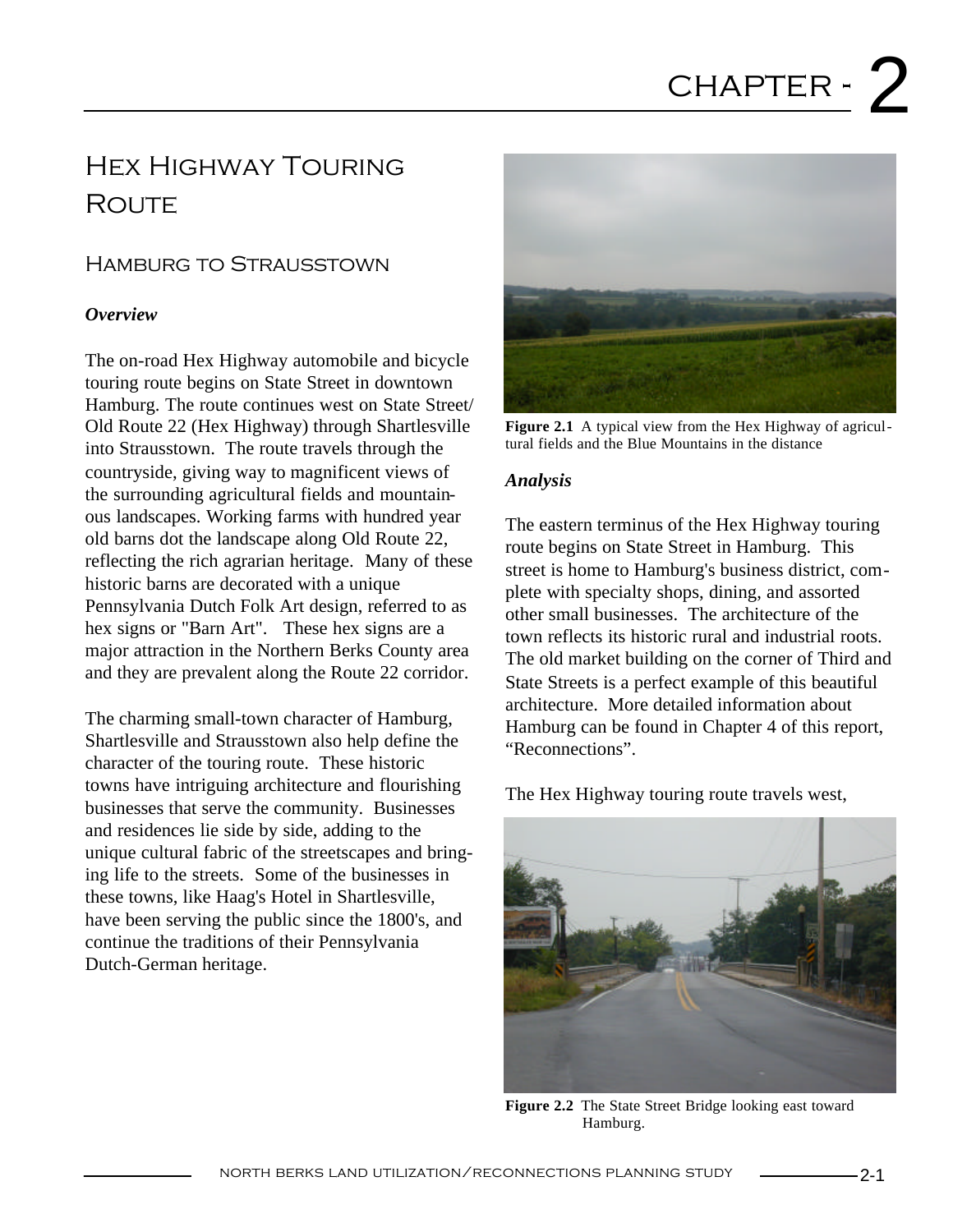across the State Street Bridge over the Schuylkill River. The bridge serves as the primary western entrance into Hamburg. The State Street Bridge is currently in a general state of disrepair, with dilapidated sidewalks and rusted light fixtures. Despite this, the State Street Bridge is an attractive architectural structure with classic features. From the bridge there are impressive views of the river. PennDOT is planning for the repair of this wonderful bridge. This bridge is also a very important pedestrian and automotive link from Lowland Road.

Once repaired, this bridge serves as a valuable and attractive passage into and out of Hamburg. The repair of the bridge's sidewalks, and the widening of the shoulder along Lowland Road, would provide a pedestrian linkage between State Street to Lowland Road and the Hamburg/ Tilden Pedestrian Bridge.

West of Lowland Road, the wide shoulder along State Street provides the opportunity to create a route for the pedestrian/cyclist into West Hamburg. However, before traveling into West Hamburg, the trail passes under Route 61 and the Reading Blue Mountain and Northern Railroad. The Route 61 underpass is a wide and high concrete structure that is wide enough to accommodate the trail. However, the railroad underpass is a narrow stone structure but does have a separated sidewalk on the eastbound side. This does require westbound pedestrians and cyclists to cross Old Route 22 before and after the crossing. Once through the underpass, the trail continues along West State Street through West Hamburg. This segment of the road has wide shoulders and sidewalks. Homes interspersed with small businesses line the street.

The route continues west through Tilden Township on Old Route 22/Hex Highway. After passing the West Hamburg Elementary School, residential neighborhoods dissipate into rolling farmland and distant views of wooded mountains. The trail gracefully follows the topography of the land along



**Figure 2.3** The Route 61 underpass in the foreground and the Reading and Blue Mountain railroad underpass in the distance.

the shoulder of Old Route 22 passing over trickling streams and through rural landscapes. There are grand views of the Blue Mountains to the north. The road widens at one point for about ¼ mile to three lanes over a steep hill and then returns back to two lanes. The road then enters Upper Bern Township and soon turns into Main Street, Shartlesville.

The route enters Shartlesville on Main Street after passing the Upper Bern School and municipal building. Wide shoulders and sidewalks make implementing a pedestrian/cycle trail through the town of Shartlesville relatively easy. Shartlesville



**Figure 2.4** Haag's Hotel and Restaurant is one of the local businesses in Shartlesville that caters to tourists and locals alike.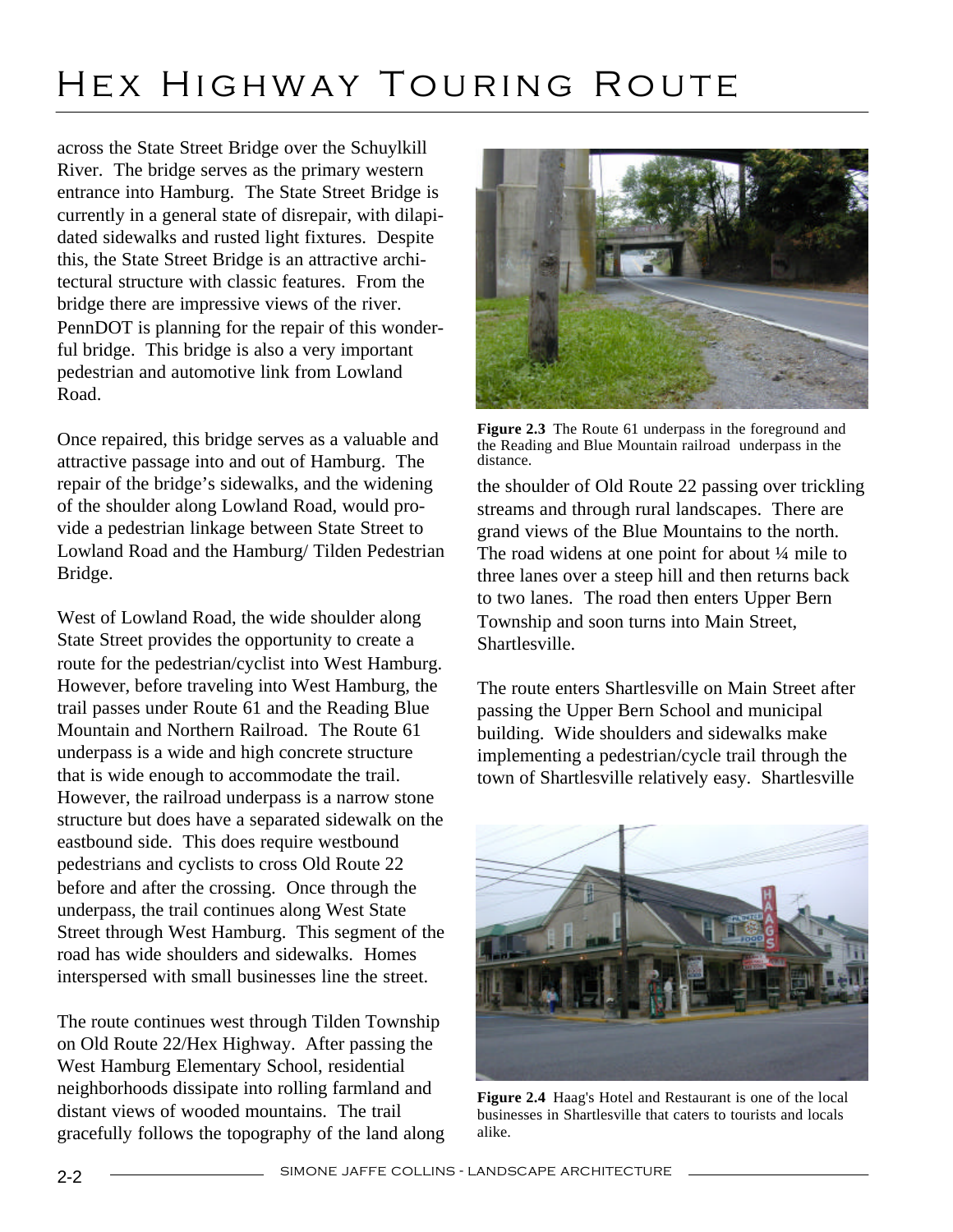

site analysis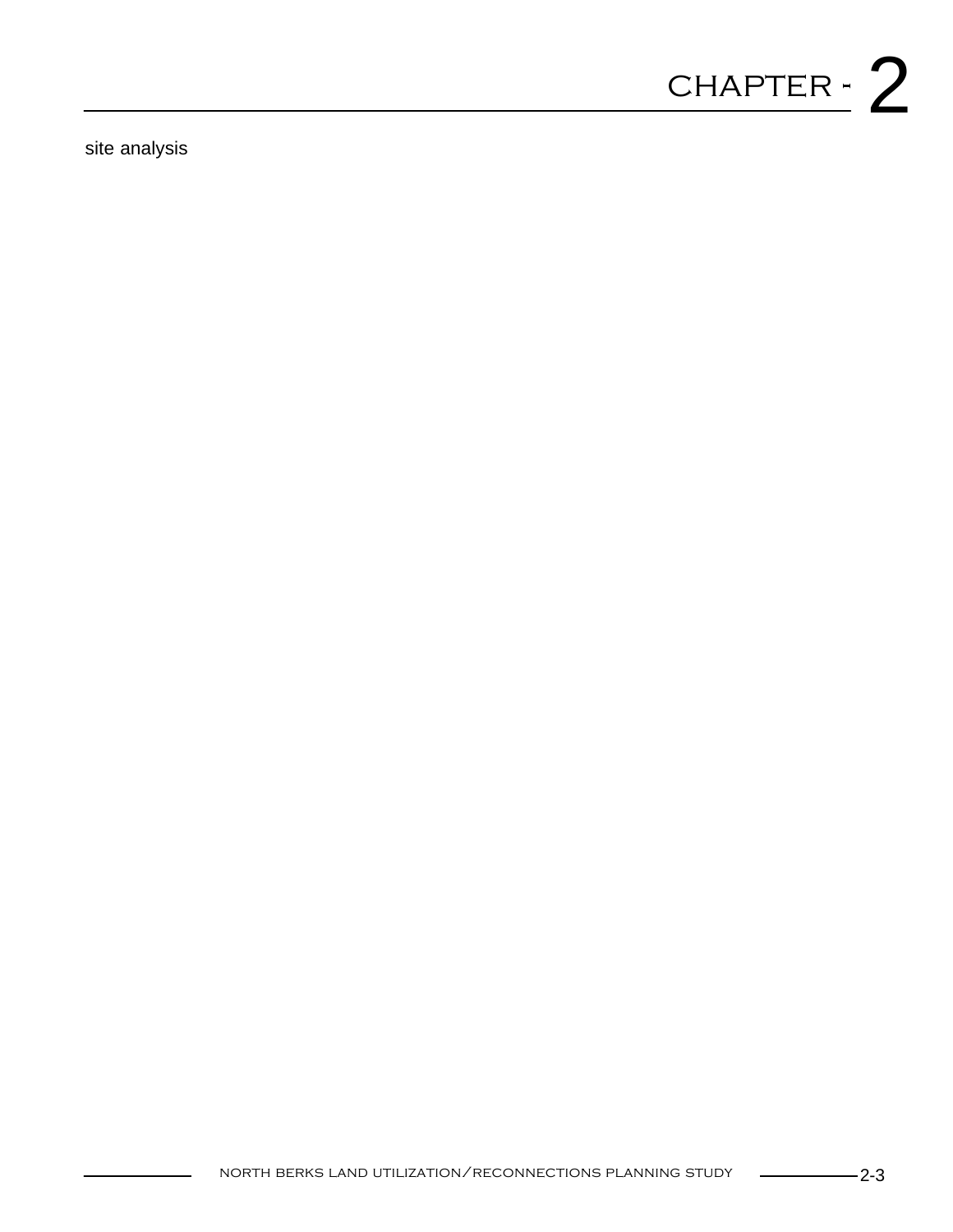is significantly smaller than Hamburg and is slightly more than a block deep on both sides of Main Street. Charming rural architecture is found throughout the town and businesses stand next door to residences. Restaurants, hotels, specialty shops, farm stands and other businesses can be found along Main Street. There are numerous opportunities for trail-users to stop and rest or shop at the local shops.

At the western edge of town, Mountain Road intersects Main Street. Billboards clutter the intersection, pointing the way to numerous local attractions (Fig.2.5). The I-78 interchange ramps onto Mountain Road, providing an easy on-off access. Near the I-78 interchange, gas stations, convenience store and Dairy Queen front onto Mountain Road. Further north on Mountain Road, are the Shartlesville Industrial Park, Mountain Springs Rodeo and Campground and the Appalachian Trail.

Continuing on Old Route 22, after passing Mountain Road, Main Street intersects Roadside Drive. Roadside Drive accesses to Roadside America, a tourist attraction showcasing the "worlds largest indoor miniature village". As the Hex Highway travels west it enters Upper Tulpehocken Township. The road is wide enough to accommodate the on-road trail until it is pinched by a narrow bridge that crosses a stream after Wagner Road. This narrow bridge needs to be widened for the safety of those using the trail. After crossing this bridge, the road widens again and passes the Hillcrest campground.

Traveling westward, the trail crosses streams, passes farms and reveals impressive views of the rural landscape. Near Power Drive, a narrow bridge eliminates existing shoulders. It is necessary to provide a continuous safe route for pedestrians/cyclists. Several stream crossings require widening to accommodate a separate bike lane.

After passing the Tilden Township maintenance building, the Zion Blue Mountain United Church



**Figure 2.5** Unique billboards are found at the intersection of Mountain Road and Main Street.



**Figure 2.6** One example of the barns along the Hex Highway. Note the Hex Art on the side of the barn.



**Figure 2.7** The Zion Blue Mountain Church on the Hex Highway. Note the parking lot in the foreground. The Blue Mountains can be seen from this lot.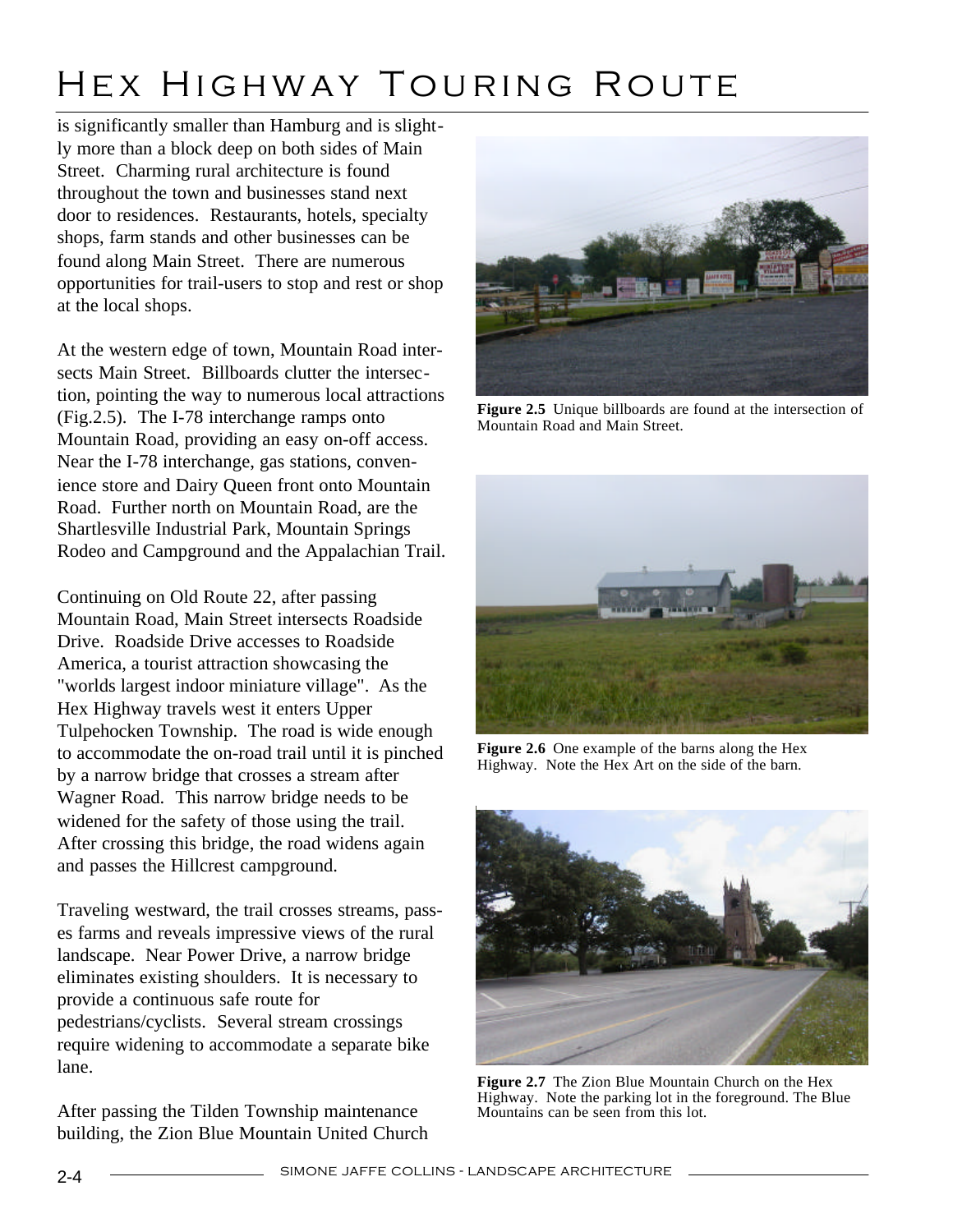of Christ is located at the crest of a hill. This beautiful structure takes full advantage of the amazing view of Blue Mountain and the surrounding landscape. The Church's large parking lot is perched high above a valley and provides the opportunity for an interpretation of these wonderful views.

After passing the Zion Blue Mountain Church, the trail continues westward to a traffic light controlled intersection at Route 183. This intersection is moderately busy and precautions should be taken to ensure the safe crossing by trail-users. The trail then passes the Strausstown Elementary School and enters Strausstown.

Strausstown is similar to Shartlesville in character, but is even smaller in scale. Old Route 22 is flanked on either side by a single block of mixed residential and commercial uses. Homes and a few small businesses lie adjacent to each other, comprising the total extent of the town.

### *Recommendations*

The existing Old Route 22 corridor provides the perfect backbone for an interpretive trail. The trail passes century old farms, and affords breathtaking views of surrounding agrarian and mountainous landscapes. The trail passes through historic towns and the trail derives its unique character from its surroundings. Although the foundation for this trail has already been laid, there are numerous improvements necessary to make this a safe and functional pedestrian and cyclist route. The formation of this route for automobile touring requires signage and promotion.

#### **1. Shoulder expansion.**

The expansion of the shoulders along the Old Route 22 corridor and Lowland Road to accommodate bicyclists and pedestrians is the most important road improvement. It is recommended by the American Association of State Highway and Transportation Officials (AASHTO) in the Guide for the Development of Bicycle Facilities that the shoulder width on roads with speed limits greater than 50 mph must be expanded to at least five (5) feet to accommodate a dedicated pedestrian/cyclist route.

A majority of the touring route's estimated construction cost is for paving of a bike lane. PennDOT might accommodate paving of the shoulder within budgeted maintenance improvements. Of the \$1.029 million estimated cost, \$935,000 relates to paving shoulders.

#### **2. Widen two bridges.**

Although the overwhelming majority of the Old Route 22 right-of-way is wide enough to accommodate an on-road bike route, the road is pinched in two locations by narrow bridges. Therefore it is necessary to widen these bridges and provide safe passage for the bike lanes.

#### **3. State Street Bridge improvements.**

The existing condition of the pedestrian sidewalks on State Street Bridge is poor condition. It is nec-



**Figure 2.8** A view of downtown Strausstown from Old Route 22.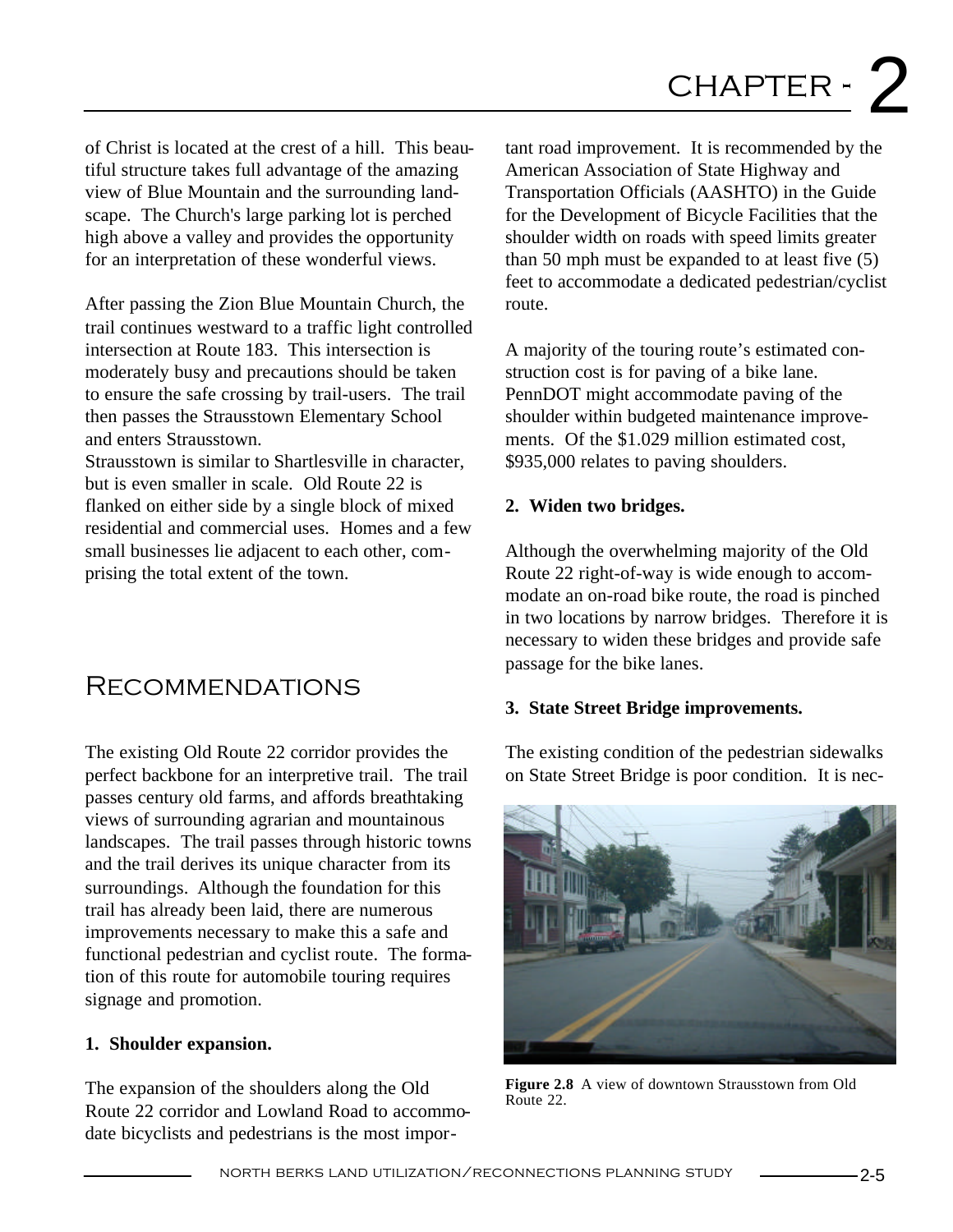essary to make major improvements to the sidewalks to improve the pedestrian link from State Street to Lowland Road and the western entrance into and out of Hamburg. Such improvements must include reconditioning of the sidewalks and light fixtures, resurfacing of the roadway and the addition of handicap access ramps to make them safe and usable by all pedestrians. PennDOT is currently planning improvements to this bridge. The borough should monitor the proposed improvements to ensure PennDOT is sensitive to the historic structure and makes accommodations for the pedestrian and cyclist.

#### **4. Safety signage**.

Along the Old Route 22 corridor, numerous roads will intersect the proposed route therefore requiring the need to alert vehicles of pedestrian and bicycle traffic. This necessitates the installation of signage along the trail warning vehicles of the presence of pedestrians and cyclists, and indicating dangerous intersections. The use of an ID sign will clearly delineate the trail route to both bicyclists and motorists.

#### **5. Interpretive signage.**

Throughout Hamburg, Strausstown and Shartlesville, as well as at key points between towns, it is suggested that interpretive and orientation signage be judiciously installed. These signs will disseminate information about historically significant points of interest and facility locations. Detailed recommendations for each town can be found in the "Reconnections" section of chapter 4 of this report.

#### **6. Parking facilities.**

In order to accommodate the needs of cyclists using the trail, it may be necessary to provide parking facilities for both bicycles and vehicles. In Hamburg, the existing parking lot at the park could handle this need. In Shartlesville, the municipal park could be used. In Strausstown, the parking lot for the Church is a possible location. The use of the church lot will need to be approved with the church.

### *Cost Estimate*

**Hamburg to Strausstown Route**

*Hamburg to Shartlesville Road*

Subtotal \$591,527.50

*Shartlesville Road Through Strausstown*

Subtotal \$438,065.00

**Total Cost \$1,029,592.50\***

\* \$965,167 for paving shoulders/bridge improvements and \$64,425 for signage, pavement markings, etc.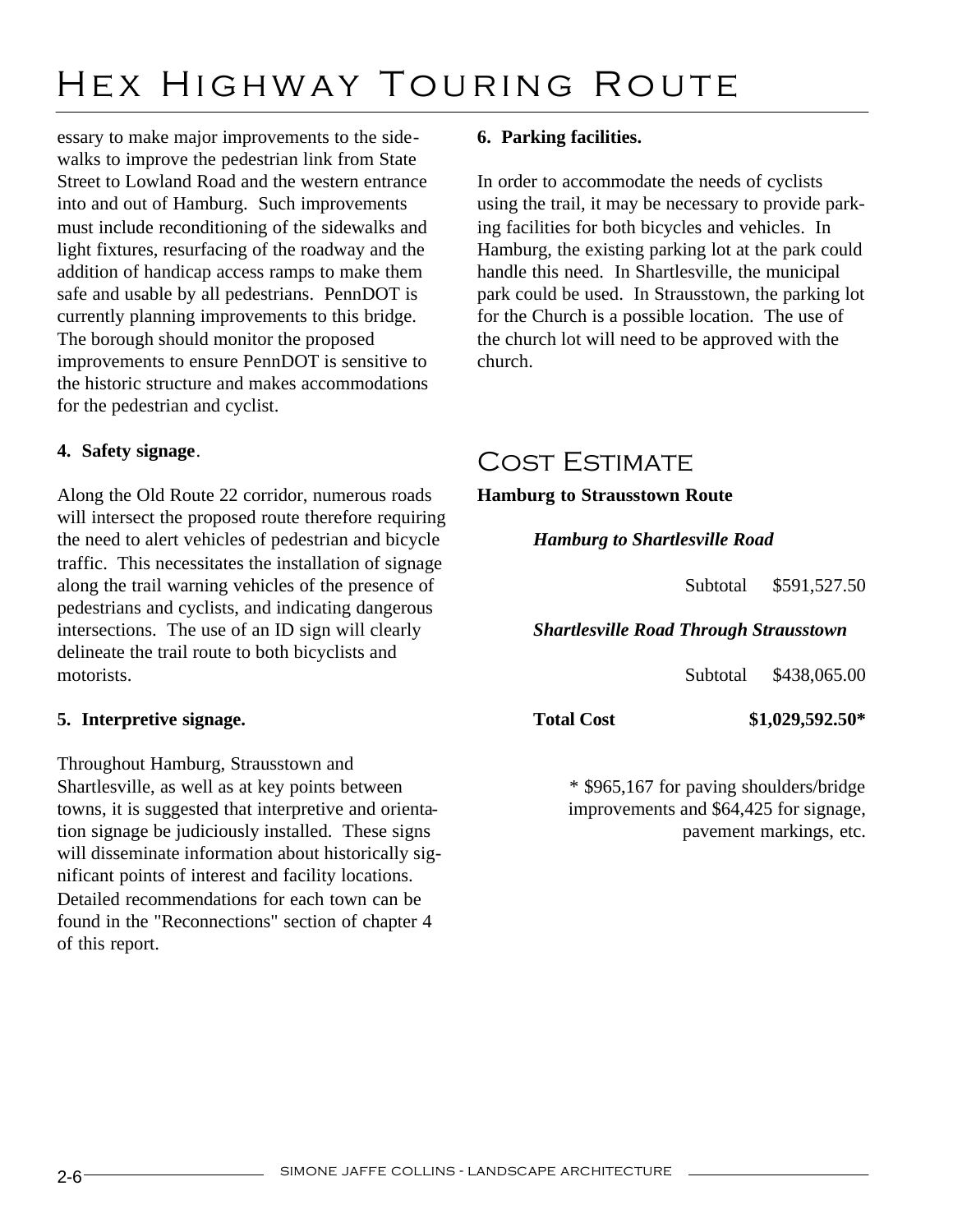

### OLD ROUTE 22 HEX HIGHWAY



**Figure 2.9** A typical section of Old Route 22/ Hex Highway with proposed bicycle lanes.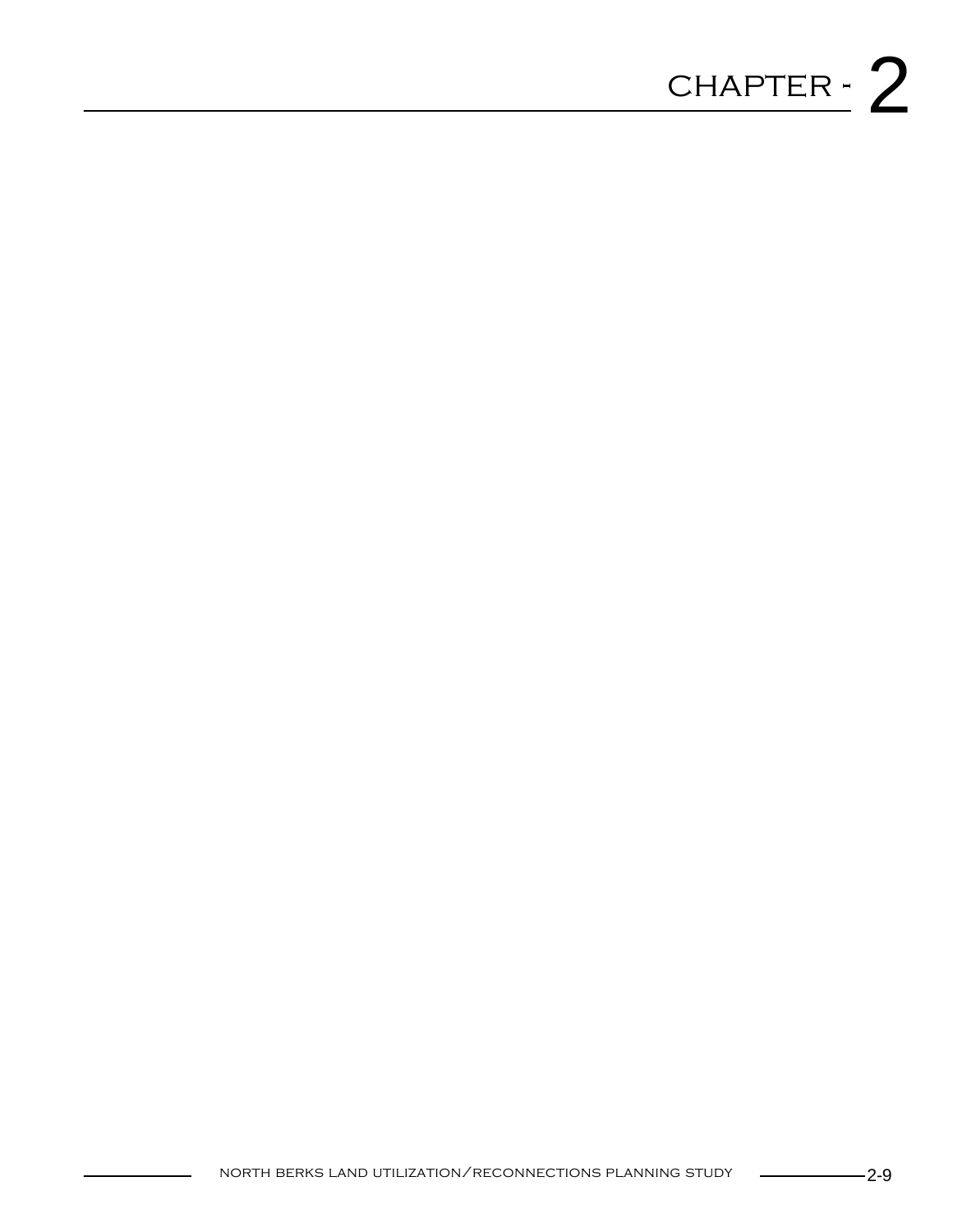### HEX HIGHWAY TOURING ROUTE

plan 1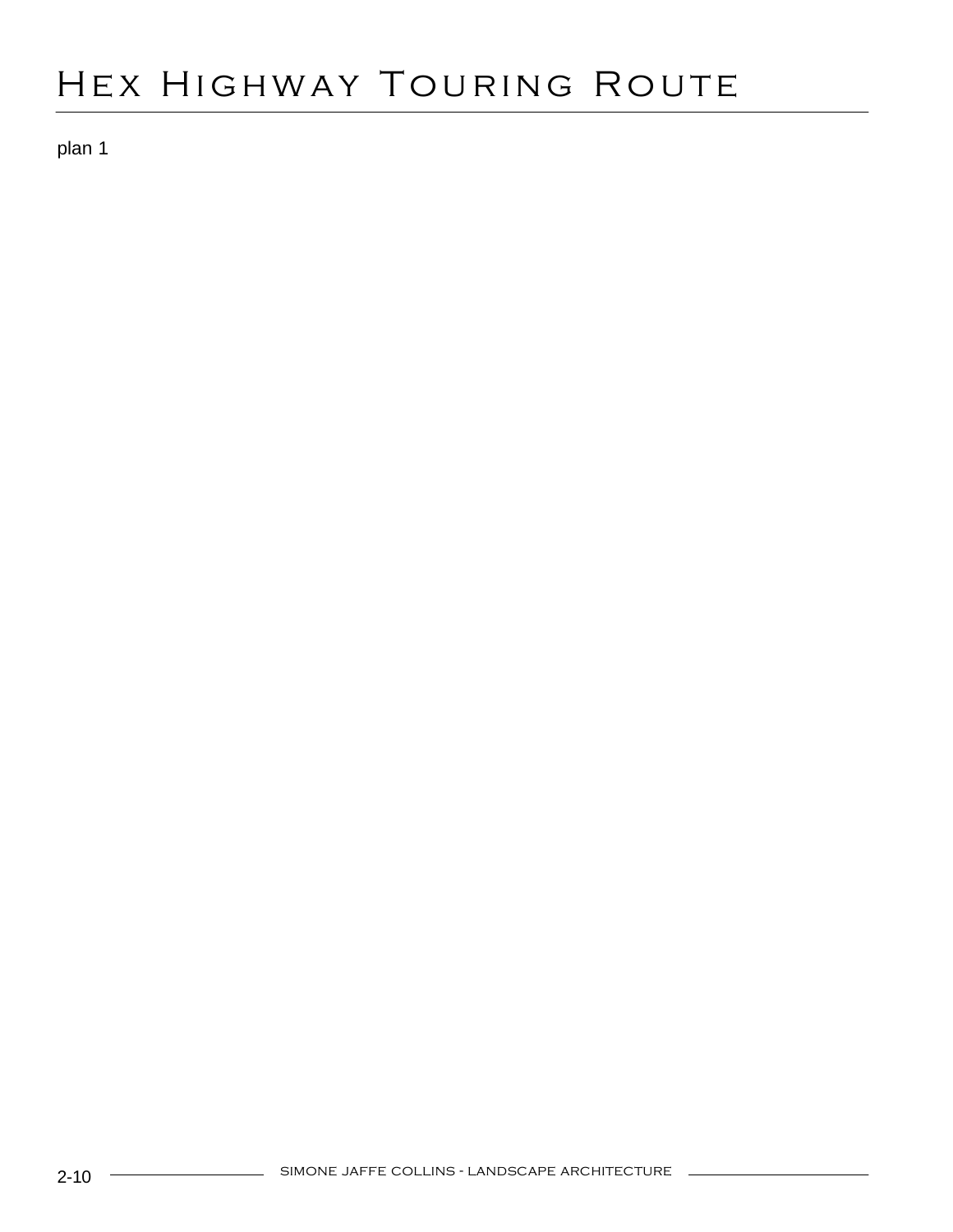plan 2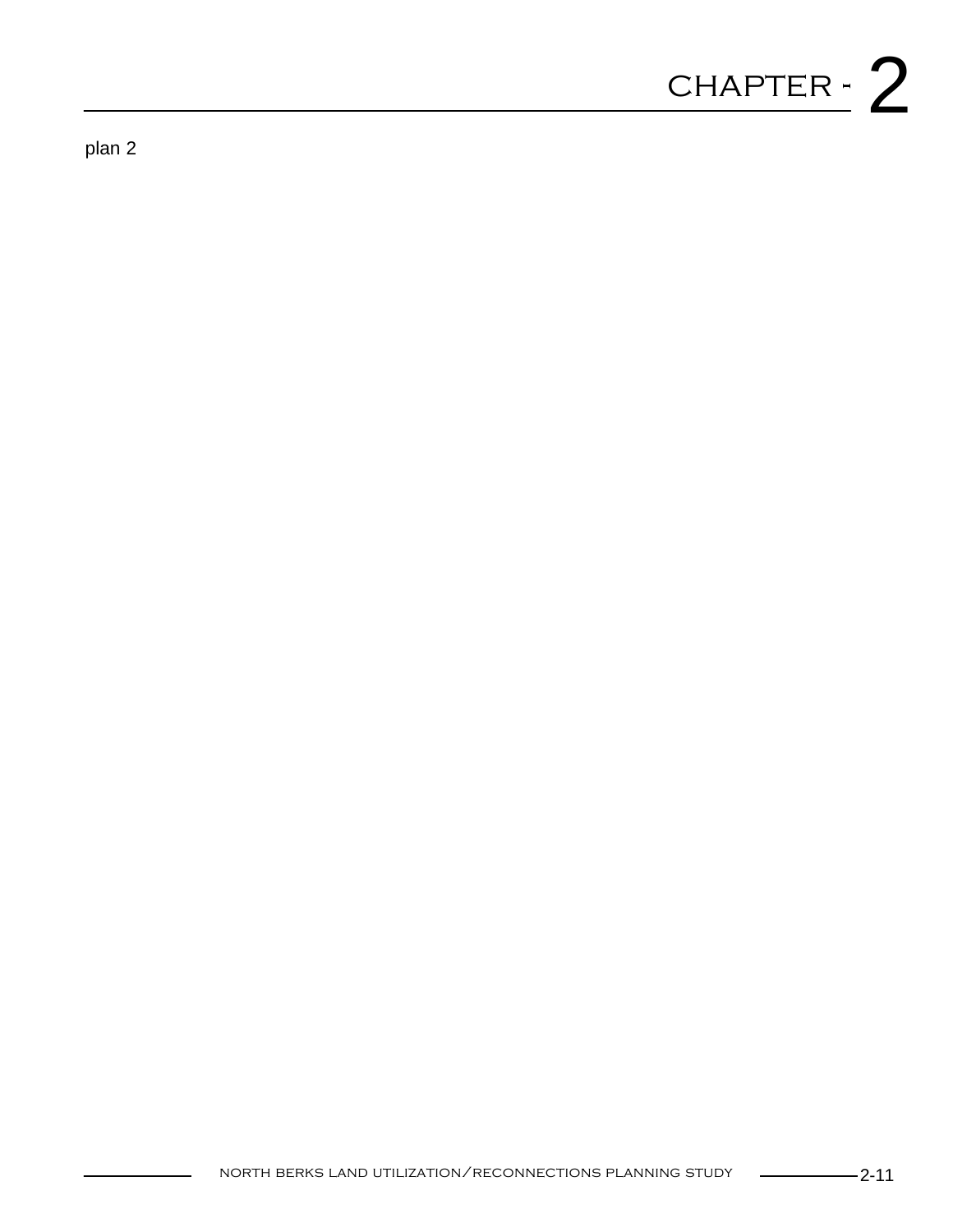## HEX HIGHWAY TOURING ROUTE

detailed matrix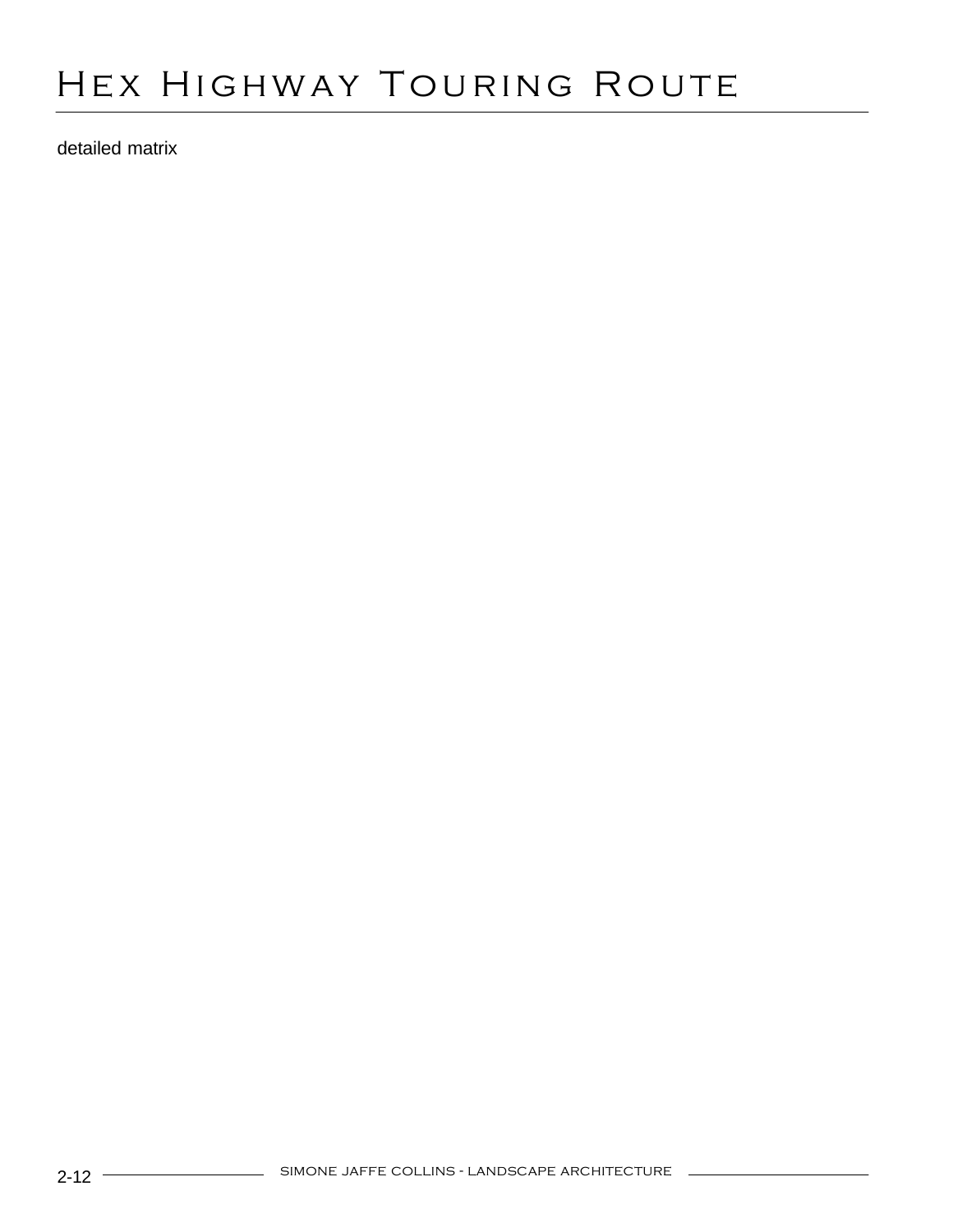

detailed matrix

 $\overline{\phantom{0}}$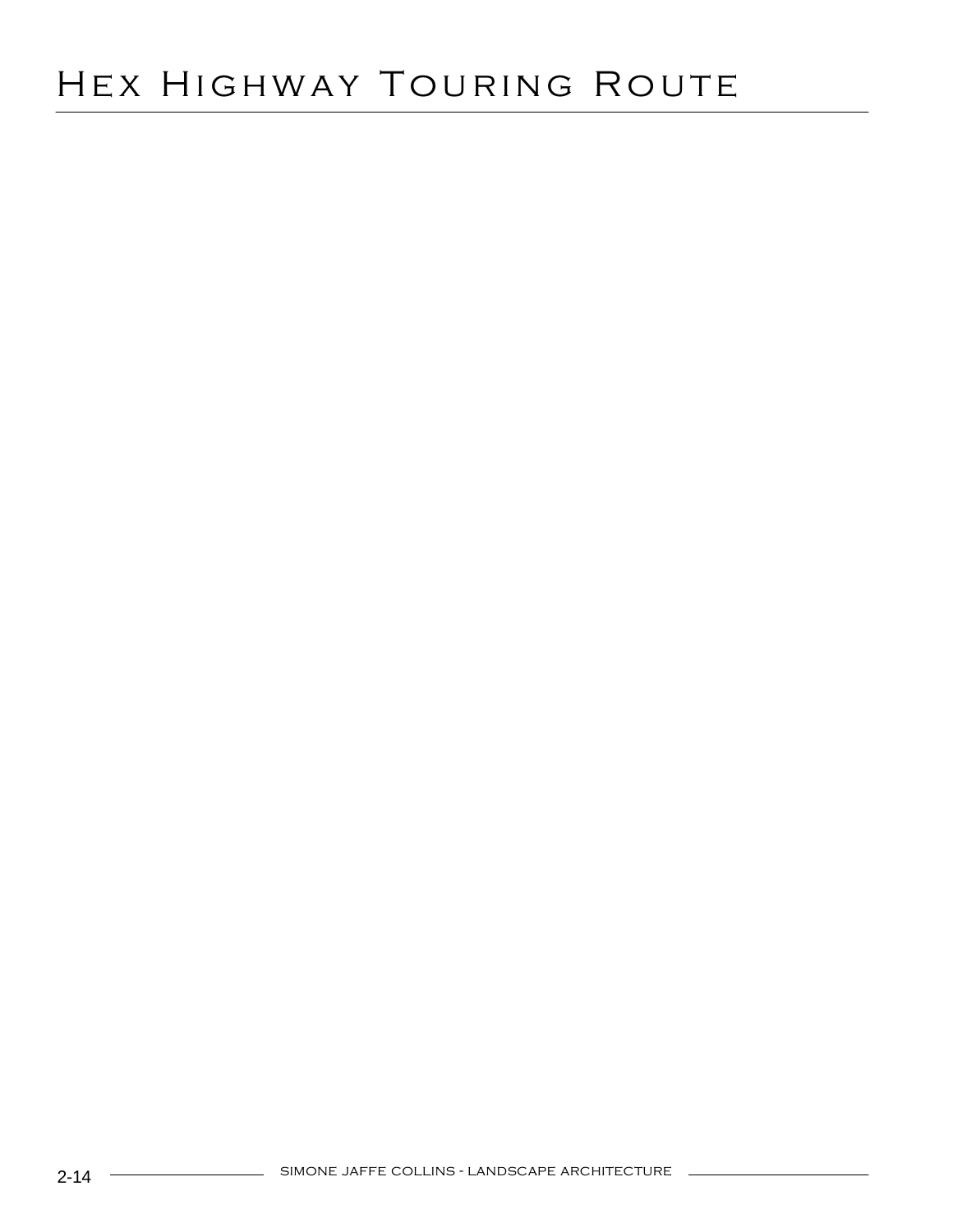$\overline{\phantom{a}}$